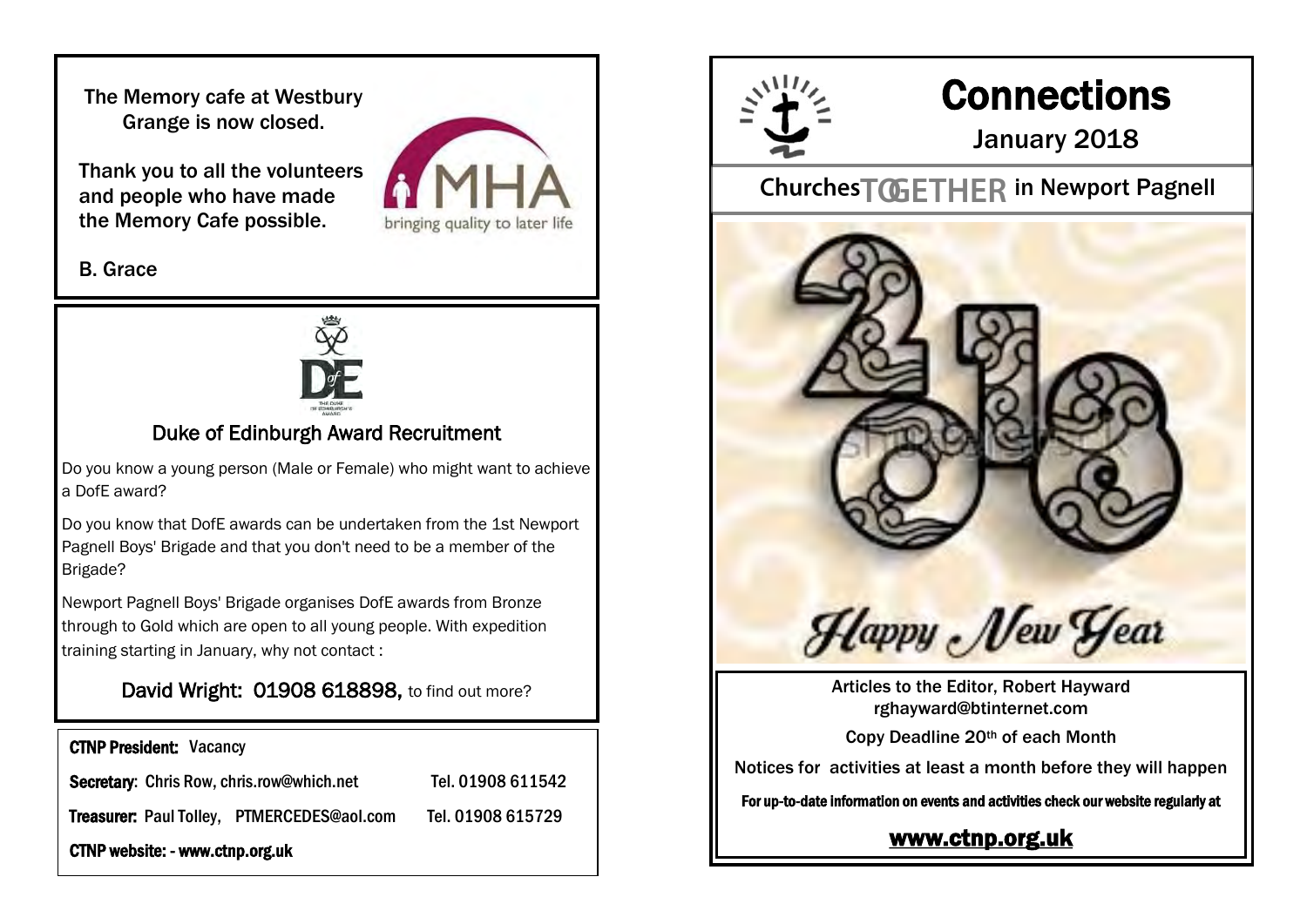

# Ministers Letter The end of another year...

It's that time when minds start to turn to the beginning of another year and we start to wonder what 2018 may have in store for us, our families and our world. Some of you may have been glad to leave the old

year behind us and be keen to move on while others will be more hesitant knowing that you are leaving the familiar behind to step out into the challenge of the unknown.

I wonder how you will spend the first few hours and days of 2018 and whether traditions are important to you. Do you like to see in the New Year with the Scottish practice of 'first footing' or perhaps you may be one of many who will be visiting MK Theatre over the holiday season to see this year's pantomime, 'Cinderella'. That was certainly one of the traditions of my childhood; I can remember being taken as a child to the Little Theatre in Southport where I always longed to be one of those invited on to the stage to help to sing the song!

Pantomimes have a long history in this country dating back to 1717 when the first pantomime, 'Harlequin Executed' was premiered on Boxing Day. There is something very British about a show where men dress as dames, women dress as the prinicipal boy, everyone wears over the top costumes, a well known story is performed and there are silly songs to join in with as well as the catch phrases we all shout out! And no doubt the tradition will continue for years to come with children shouting "Oh yes it is!" as loudly as ever, and, when the actor in the white sheet waves his arms behind our hero and goes "Whoo" Whooo!", children of all ages will still cry out "Its-behind-you!"

You may know that we have our own tradition in Newport Pagnell of welcoming in the New Year with a walk around the churches in our town on New Year's Day beginning at 10 am at St Luke's church. As we pause briefly in each church to offer our prayers together we are reminded again that each of these places is special to those who worship God in them week by week throughout the year. There is something wonderfully tangible about the atmosphere of our churches, created over years, where week by week prayers are offered for all those in need whether they be guests in the night shelter



This is Etive Eelbeck, she received her DOE Gold award at St James's Palace on 14th December. Well done Etive. For more details of the DOE award scheme and how to achieve one see the back page.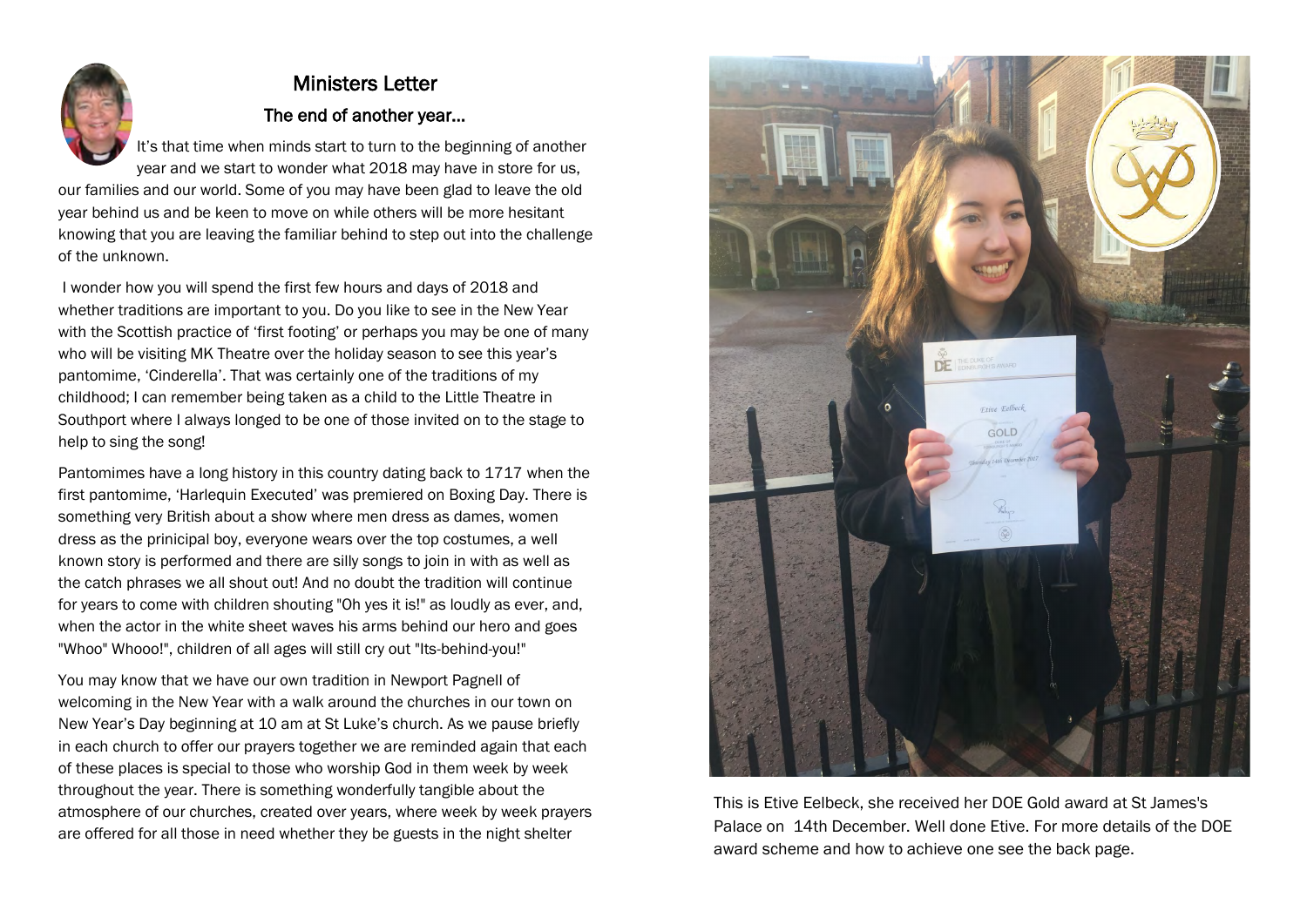

2018

held in Lovatt Hall, those in need of healing who visit St Luke's, the older people meeting for a cup of tea and a place to chat in the Brooklands Centre and the Methodist Church or the young families making their homes in new developments around our town. Along with offering prayer, each one of our congregations contains many who seek to live out their faith by helping those around them in many different ways.

So whether you are glad to leave the old behind or apprehensive about what the new may have in store for you, it is my prayer that you may discover that 2018 is the year that you will return to church or maybe come and find out for the first time what it is all about. And whichever church you visit in Newport Pagnell we can assure you of the warmest of welcomes.

Happy New Year and every blessing!

Revd Nicola Martyn-Beck

#### REQUEST FOR HELP

#### LENT LUNCHES 2018

Lent Lunches 2018 to raise money for Christian Aid will take place at the URC Hall for six weeks from Friday Feb. 16th - Friday 23rd March. Offers of assistance for this CTNP annual event are requested from ALL the churches in Newport Pagnell and from anyone in our community who has 2 hours to spare on a Friday, even if it is only for one Friday during the 6 weeks.

Time involved would be from 11.30am – 1.45pm. Tasks include, setting up and laying tables, stirring soup, making tea/coffee, serving tables, washing up, tidying the hall at the end of the session. This may sound like hard work, but working together as a team is enjoyable, and for such a good cause!

Please contact Jennifer Mazzone 01908613088 if/when you are able to give your time, and/or contribute homemade soup, one or more Friday lunchtime.

Thank you for your co-operation.

Jennifer Mazzone